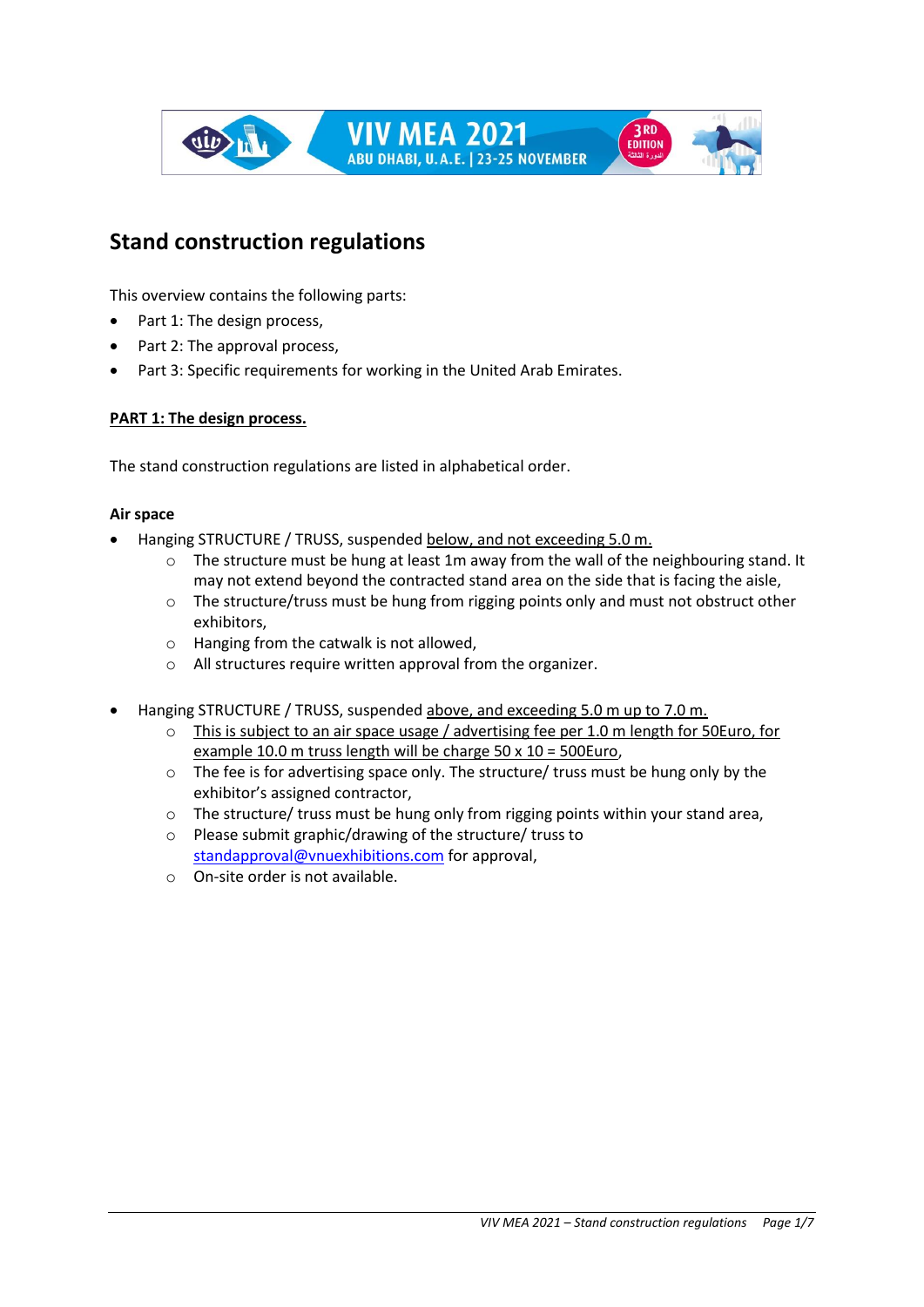

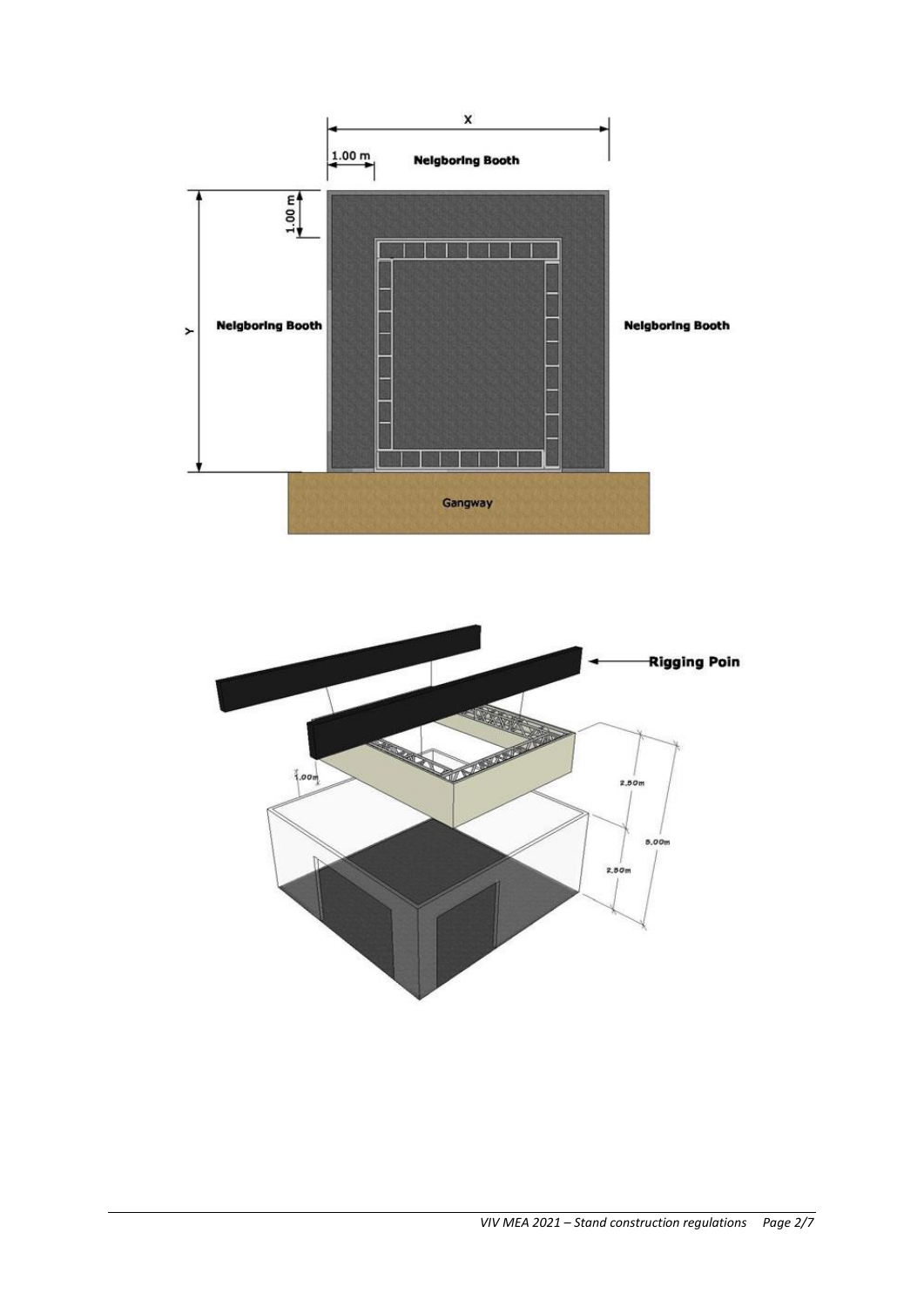- Hanging BANNER, suspended below, and not exceeding 5.0 m*.*
	- $\circ$  The banner must be hung by the official contractor. Please refer to the order form in the exhibitor manual,
	- o The banner must be hung only from rigging points within your stand area,
	- o Maximum size 3 x 2 m vertical or horizontal oriented,
	- o Material: with poles in vinyl welded or sewn sleeves,
	- o Please submit graphic/drawing to [standapproval@vnuexhibitions.com](mailto:standapproval@vnuexhibitions.com) for approval,
	- o The banner must arrive at the exhibition centre two days prior to the build-up. Delivery should be made to the exhibition centre, Saturday to Thursday 08:00 until 17:00 hrs,
	- o On-site order is not available.
- Hanging BANNER, suspended above, and exceeding 5.0 m up to 7.0 m*.*
	- o This is subject to an air space usage / advertising fee per 250Euro/piece,
	- o The fee is for advertising space only. The banner must be hung only by the official contractor. Please refer to the order form in the exhibitor manual,
	- o The banner must be hung only from rigging points within your stand area,
	- o Maximum size 3 x 2 m vertically or horizontally oriented,
	- o Material: with poles in vinyl welded or sewn sleeves,
	- $\circ$  Please submit graphic/drawing to [standapproval@vnuexhibitions.com](mailto:standapproval@vnuexhibitions.com) for approval,
	- $\circ$  The banner must arrive at the exhibition centre two days prior to the build-up. Delivery should be made to the exhibition centre, Saturday to Thursday 08:00 until 17:00 hrs,
	- o On-site order is not available.

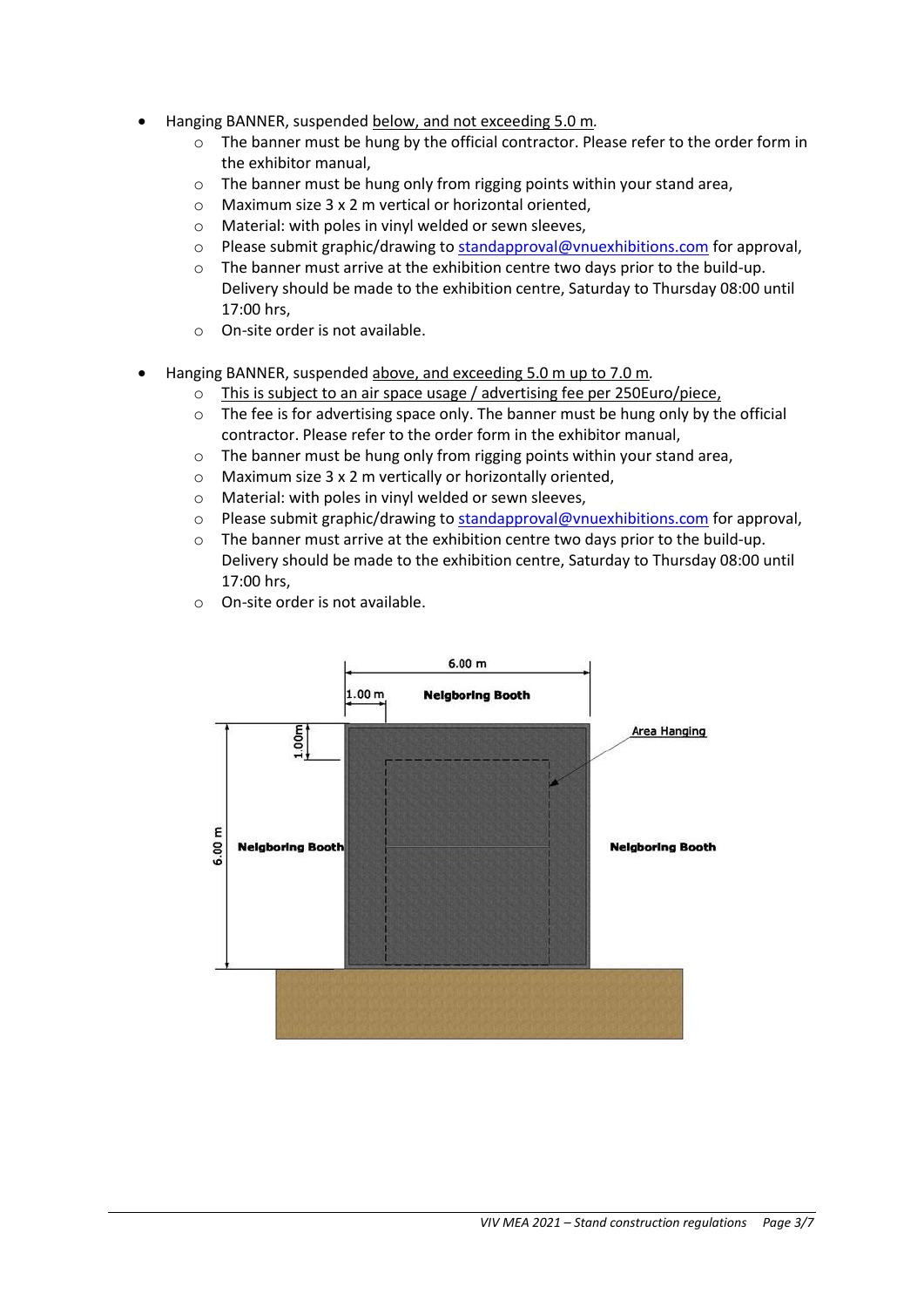

#### **Aisles**

No part of any stand or exhibit, including any fascia, sign, corner post, etc. shall overhang or be over the aisle or obscure any fire or exit signs. It is strictly forbidden to build or hang any items across gangways.

#### **Maximum stand height**

- Depending on the height of the hall, it may be possible to build stands higher than 2.5 m with a maximum of 5 m, on the condition that you have (as mentioned above) received approval from the stand approval team. This is very important, as the height in the hall can differ.
- In the interest of your neighbours, you can only build higher than the standard height of 2.5 m from the point 1 m from the neighbouring stand. (With a maximum of 5 m.) The dividing walls always have to be 2.5 m high. This prevents any unwelcome surprises for you and your neighbours.
	- o You are only allowed to deviate from these measures after receiving written permission from neighbouring exhibitors. Remember that any finishing to the back of the wall needs to be done by your stand builder. (Finishing should be in a neutral colour for instance white or black. It is not permitted for these to carry text, logo, or pictures.)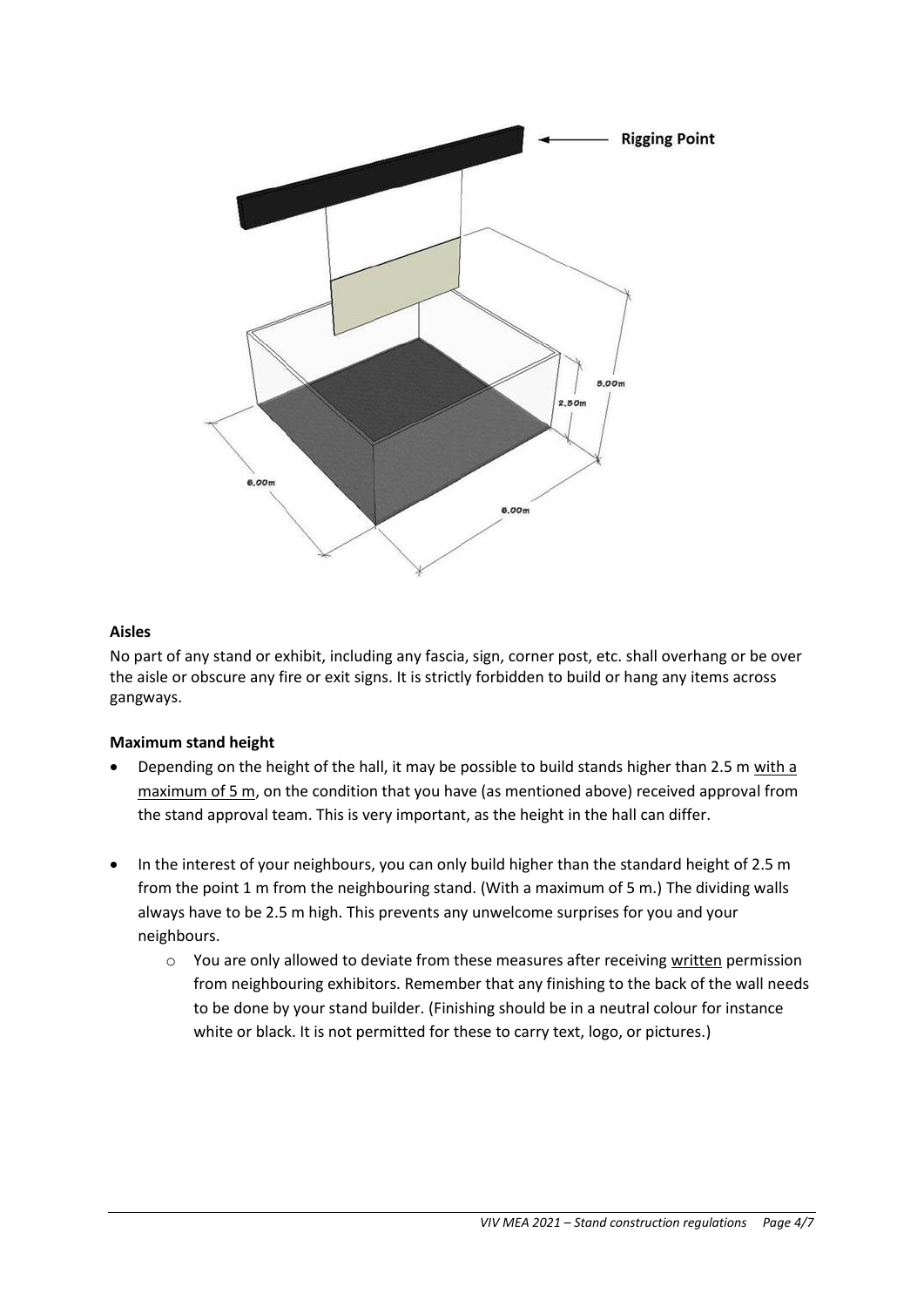

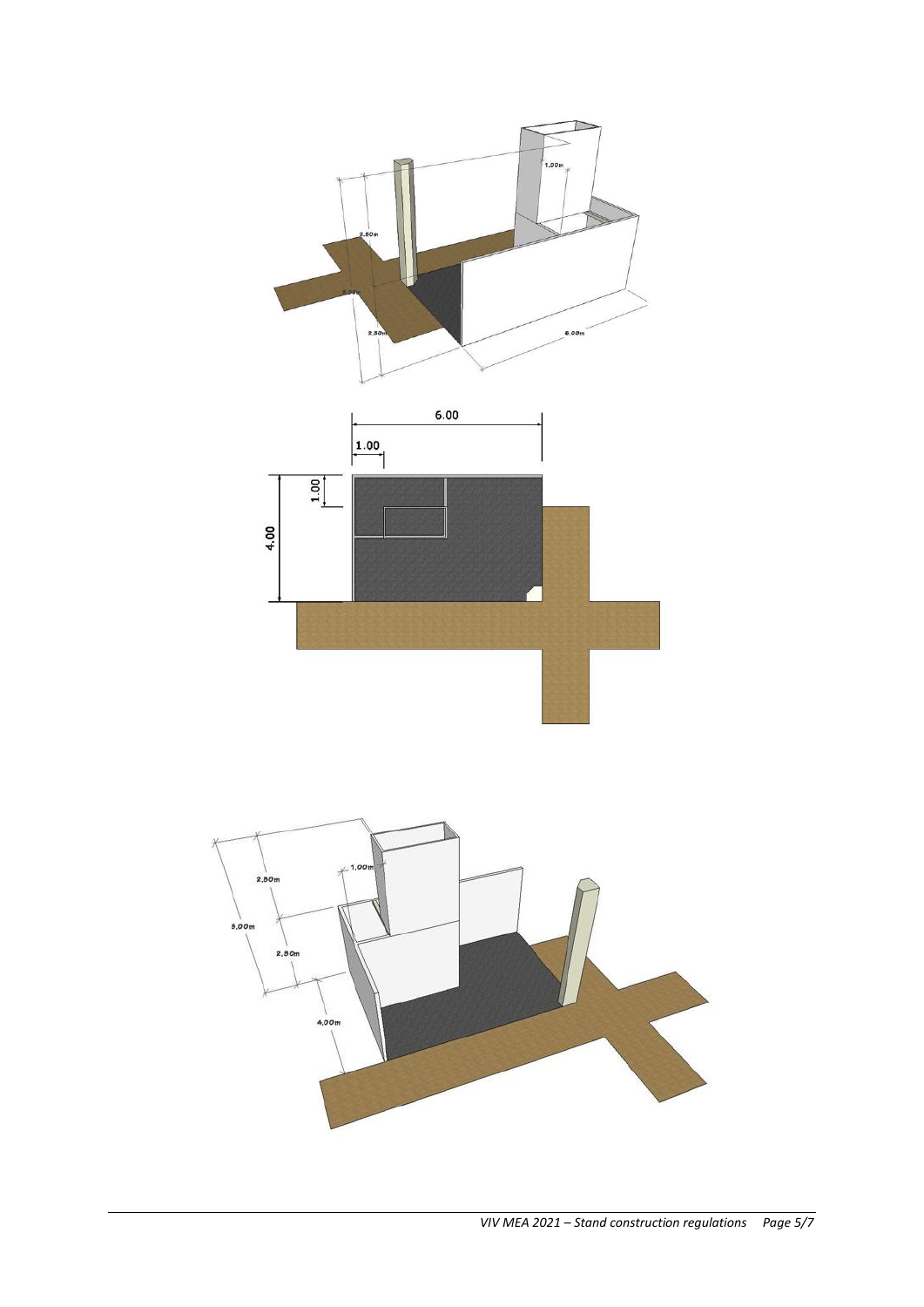The height of the hall is given on your floor plan. If you are in doubt, contact the Jaarbeurs / VNU Exhibitions Europe Backoffice department via email: [standapproval@vnuexhibitions.com](mailto:standapproval@vnuexhibitions.com)

## **Minimum stand height**

Exhibitors building their own stand are required to erect dividing walls at the back of the stand and the sides touching a neighbouring stand. You are not allowed to use the back wall erected by your rear neighbour. The walls should be 2.5 m high. The floor area needs to be covered. Dividing walls between your stand and the neighbouring stand should be 2.5 m high and the floor area should be covered.

Attention! If you are putting down a raised floor and put a 2.5 m on top, your stand will be higher than 2.5 m. If you are putting down a raised floor, detract the height from the total wall height. This ensures the wall not becoming too high.

## **Multi-storey stands**

Multi-storey stands are always higher than 2.5 m and are allowed as long as you have informed us of your plans and build up the stand from the point 1 m from the neighbouring stand with a maximum height of 5 m.

Additional approval from the exhibition centre and their fire department might be required. For more information contact the Organiser.

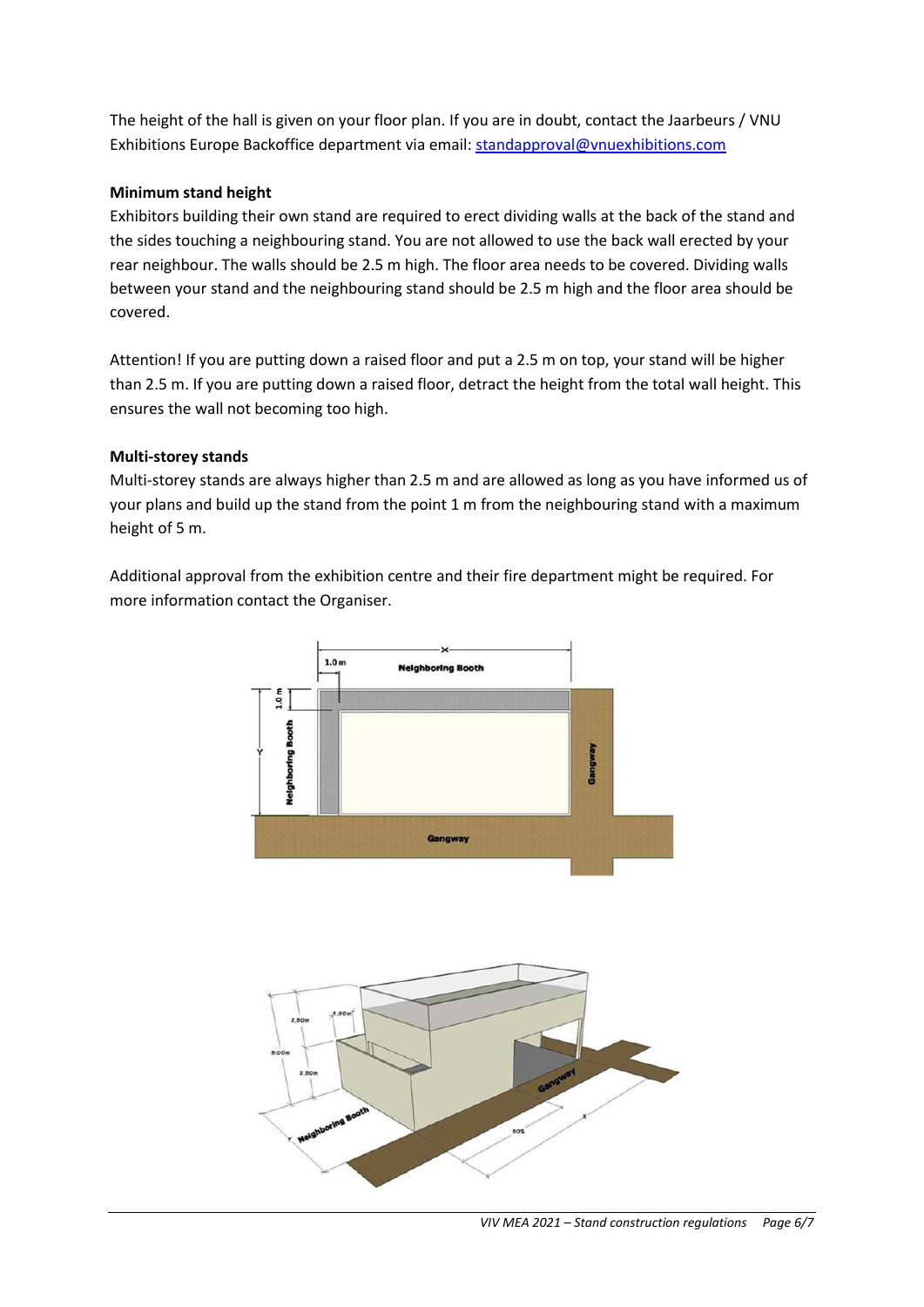#### **Obstacle plan**

Please check the floor plan for marks indicating obstacles in your stand. You will have to keep this in mind when designing your stand.

This floor plan was included with the confirmation of your participation. You can also request a detailed floor plan via the online floor plan. All obstacles are indicated on this floor plan. You are allowed to build around the obstacles, as long as any fire hoses remain visible and accessible. It is prohibited to mount anything to the columns. For more information, contact Jaarbeurs /VNU Exhibitions Europe Backoffice department via email[: standapproval@vnuexhibitions.com](mailto:standapproval@vnuexhibitions.com)

#### **Stand number**

The stand number must be prominently displayed. If this requirement is not observed, the Organiser reserves the right to affix stand numbers.

#### **Technical facilities**

Technical facilities (electricity, water and compressed air) are located in the trays or holes in the floor. Make sure you know where they are located on your stand. This way, you prevent unnecessary wiring. Another solution is putting down a raised floor, which gives you the opportunity to hide wires underneath. The online floor plan on the exhibition website contains a detailed drawing which shows you exactly where these holes can be found. Make sure you adjust your stand lay-out, to prevent loose-hanging cables and wires.

#### **Technology**

You can find the specifications of the hall in the exhibition manual. The floor plan will also supply you with additional information about options and restrictions regarding your stand.

#### **Walls**

Stand construction should not obstruct accessibility from the aisles: every side of the stand facing the aisle should be open, unless otherwise approved in writing by the organizer. In such case, the stand side can be closed, but should have at least 50% visibility clearing from floor level up to the height restriction of each hall, and the closed part should not be over a total length of 5 m.

*Continue with PART 2 on the next page* →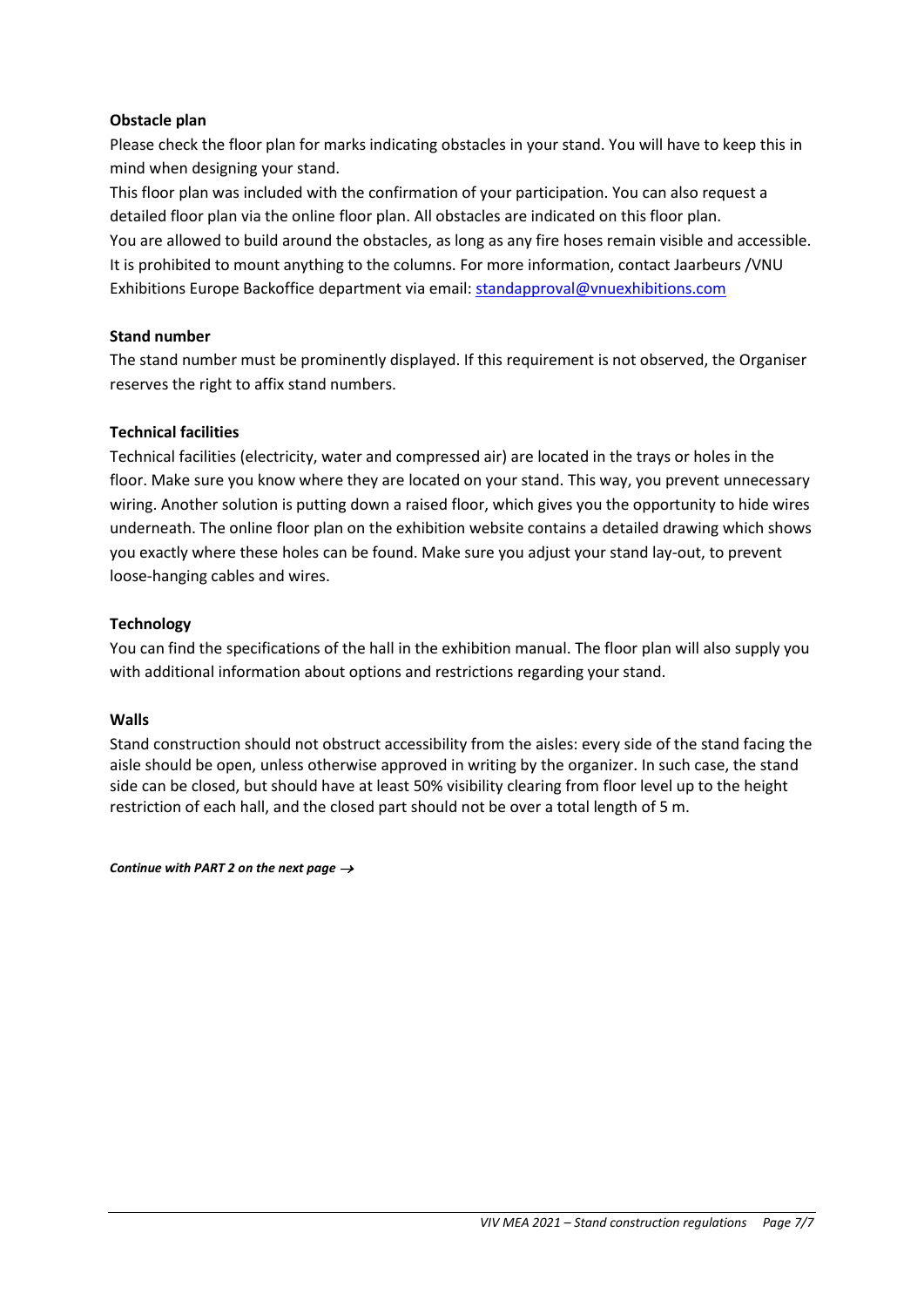## **PART 2: The approval process.**

## **Approval of the stand design**

If you received an official stand approval for the 2020 edition, you **do not** have to re-submit your design. You can use the old approval, assuming that the main construction (height, hanging structures etc.) remain the same.

If your design is not yet approved, you will need to submit your stand drawings for approval to the Jaarbeurs / VNU Exhibitions Europe Backoffice department. They will judge your design. With approval, you are ensured of a trouble-free set-up.

In addition, please note that ADNEC exhibition centre is Abu Dhabi EHSMS compliant and any companies working and operating in Abu Dhabi must comply with the AD EHSMS laws and regulations / codes of practise. [\(www.adehsms.ae\)](http://www.adehsms.ae/)

## **Complex structures**

Approval is required for complex structures such as:

- Space only designs,
- Upgraded-standard stands,
- Stand construction items exceeding 2.5 m in height,
- Any part of a stand or exhibit which exceeds more than 4 meters.
- Double decker stands.
- Certain suspended items, e.g. lighting, rigs or signs over 400kg.
- Sound/lighting towers.
- Temporary tiered seating i.e. grandstands.
- Platforms and stages over 0.6m in height and all platforms & stages for public use.
- Cantilevers.

## **Submission procedure**

The drawings can be uploaded in the Exhibitor Service Portal or sent to: [standapproval@vnuexhibitions.com](mailto:standapproval@vnuexhibitions.com)

No separate contract with or payment to the exhibition centre is required.

## **IMPORTANT:**

- The deadline for stand approval is October 22nd 2021.
- Without written approval from the organizer, contractors will not be allowed to access the hall.
- Late submissions may be subject to a longer period of approval.

## **Drawing specification**

To be able to properly judge your stand, we ask you to submit the following drawings (when applicable) with regard to your stand design:

Depending on the design the following is required:

- Structural Design Calculations stamped by professional Engineer / Company accompanied by undertaking and indemnity letter on company's letter head.
- Load per square meter on the ground
- Structural Drawings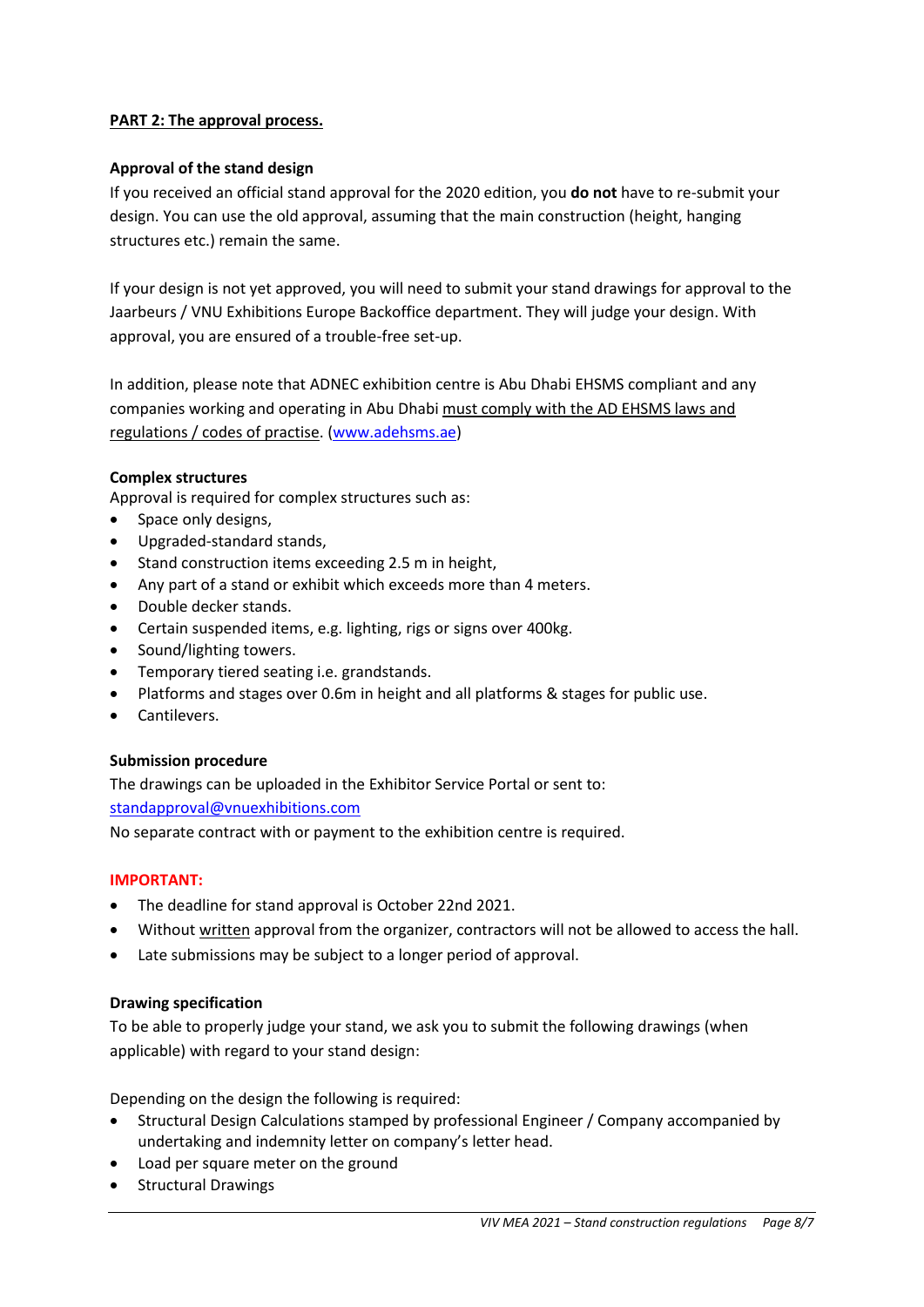- Full Stand Dimension
- Plan Layout Drawing
- Architectural Plan
- Elevation Drawings (Front, back and side)
- Sections (Where necessary)
- Handrail & Staircase Detail
- Connection Details
- Base Plate Sizes spreaders must be 1mx1m.
- Structure Material Detail The construction materials shall be non-flammable or fire retardant.
- Any Special Display Loading Allowance
- Accessible Ramp detail
- Risk Assessment
- Method Statement
- For Double decker stand provide adequate number of fire extinguishers on mezzanine / first floor.
- Maximum travel distance from any part of the stand to the nearest exit should not be more than 10 meter.
- Totally enclosed ceilings are strictly prohibited. Exhibition stand ceilings must not obstruct the sprinklers and shall have an open space of over 50% of the total stand area to ensure fire prevention safety.
- The structure of all exhibition stands must be reasonably designed so as to ensure safety and security.
- The designed structural strengths of all exhibition stands shall meet the strength required by the load. During the construction period, efforts shall be made to ensure the overall strength, stiffness, stability and local stability of the exhibition stand structure.
- All exhibitors should select the contractor with proven qualifications (for UAE based must be registered with Municipality) to construct their booth and are obliged to require the contractor to implement the construction in light of the relevant regulations and construction specifications and carry out corresponding safety measures.

Any complex structure that is modified after its initial submission must be resubmitted with details of all modifications and a structural engineer's confirmation that the final overall design is safe for its purpose.

*Continue with PART 3 on the next page* →